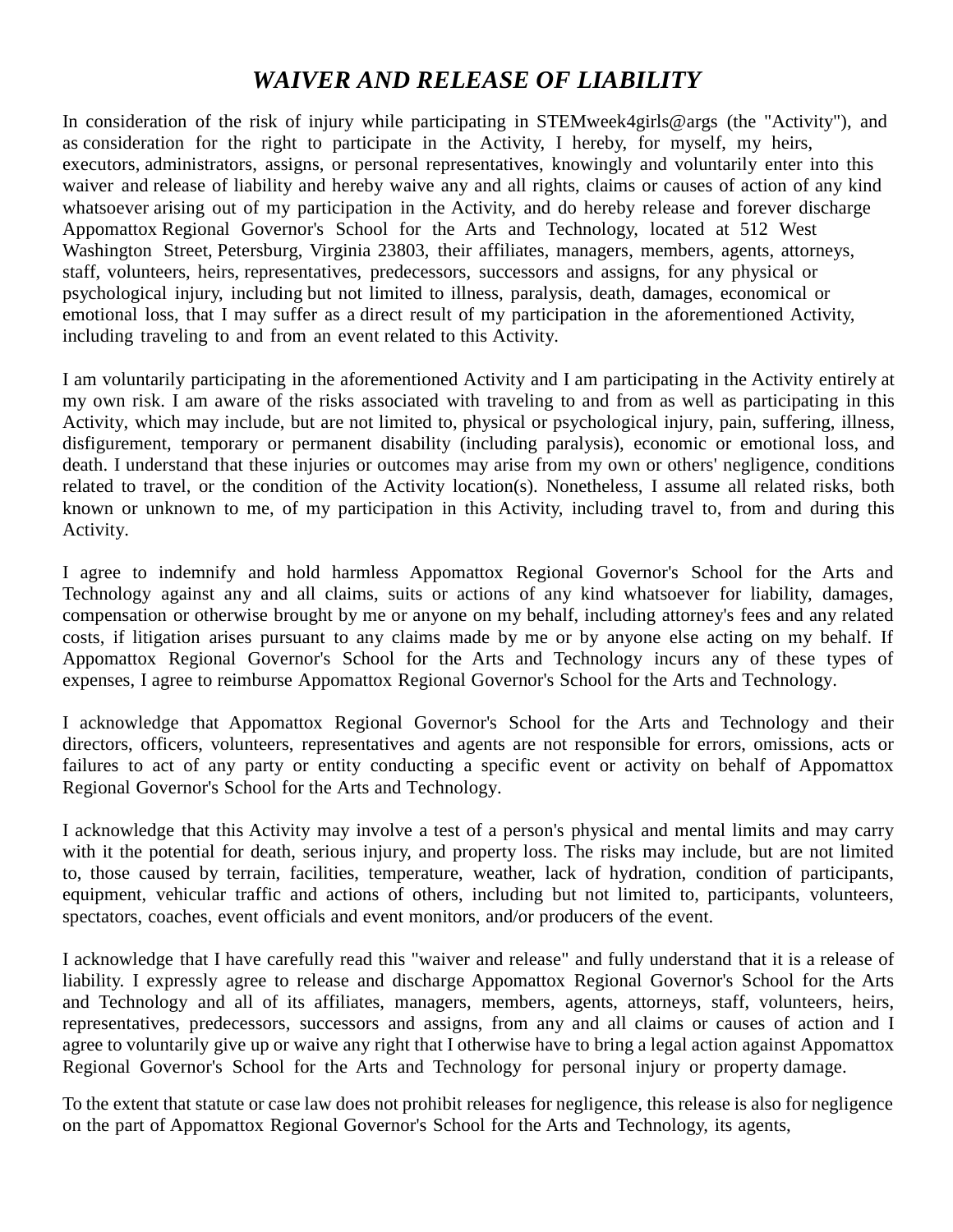and employees.

In the event that I should require medical care or treatment, I agree to be financially responsible for any costs incurred as a result of such treatment. I am aware and understand that I should carry my own health insurance.

In the event that any damage to equipment or facilities occurs as a result of my or my family's willful actions, neglect or recklessness, I acknowledge and agree to be held liable for any and all costs associated with any actions of neglect or recklessness.

This Agreement was entered into at arm's-length, without duress or coercion, and is to be interpreted as an agreement between two parties of equal bargaining strength. Both the Participant, , and Appomattox Regional Governor's School for the Arts and Technology agree that this Agreement is clear and unambiguous as to its terms, and that no other evidence will be used or admitted to alter or explain the terms of this Agreement, but that it will be interpreted based on the language in accordance with the purposes for which it is entered into.

In the event that any provision contained within this Release of Liability shall be deemed to be severable or invalid, or if any term, condition, phrase or portion of this agreement shall be determined to be unlawful or otherwise unenforceable, the remainder of this agreement shall remain in full force and effect, so long as the clause severed does not affect the intent of the parties. If a court should find that any provision of this agreement to be invalid or unenforceable, but that by limiting said provision it would become valid and enforceable, then said provision shall be deemed to be written, construed and enforced as so limited.

In the event of an emergency, please contact the following person(s) in the order presented:

| <u>EmergencyContact</u> | <b>ContactRelationship</b> | <b>ContactTelephone</b> |
|-------------------------|----------------------------|-------------------------|
|                         |                            |                         |

I, the undersigned participant, affirm that I am of the age of 18 years or older, and that I am freely signing this agreement. I certify that I have read this agreement, that I fully understand its content and that this release cannot be modified orally. I am aware that this is a release of liability and a contract and that I am signing it of my own free will.

| <b>Participant's Name:</b>    |  |  |
|-------------------------------|--|--|
| <b>Participant's Address:</b> |  |  |
|                               |  |  |
|                               |  |  |
|                               |  |  |
| Signature:                    |  |  |
| Date:                         |  |  |